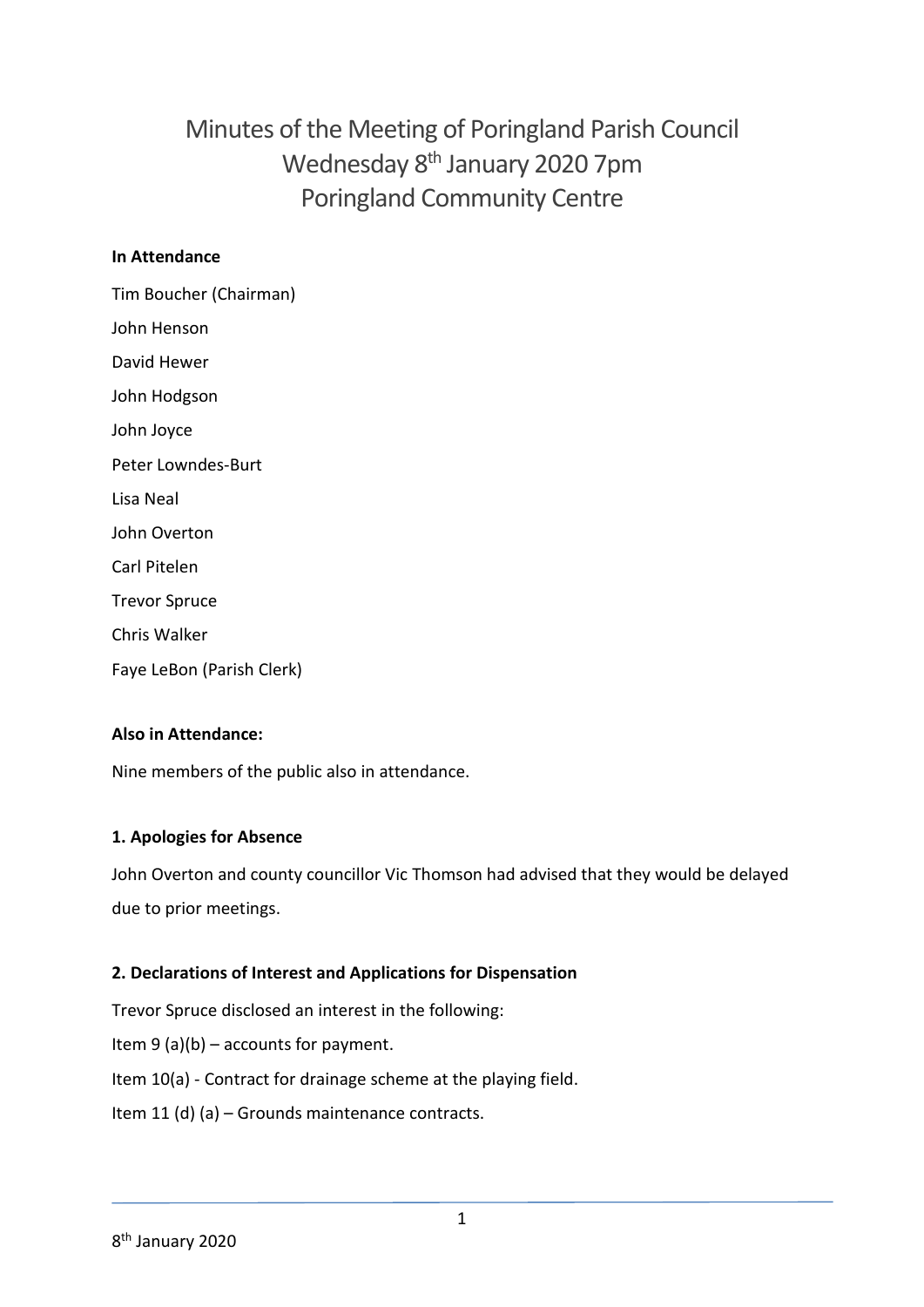Lisa Neal declared an interest in item 7, as a member of South Norfolk Council's planning committee.

### **3. Minutes of the Meeting Held on 27th November 2019**

Subject to the amendment of typographical errors, the minutes of the meeting held on  $27<sup>th</sup>$ November 2019 were **agreed** after a proposal by David Hewer and a second by John Hodgson.

## **4. Matters Arising, Including Clerk's Report**

### Bus Stop at Hardley Road

The posts for the new bus stops have been installed, but the signage is currently awaited.

## Pond Maintenance

The contract for the extra maintenance of the community centre pond has been awarded and will be completed in the New Year.

## Primary School Places

Norfolk County Council is in the process of reviewing sites put forward for a prospective new school. Norfolk County Council has not yet made these sites available in the public domain.

### Funding for Permissive Pathways at High Ash Farm

The Rural Payments Agency has responded to the Parish Council Freedom of Information request, advising that there are 2,694.48km of permissive paths in the UK, of which 283.62km are in Norfolk. These are at risk with the expiration of the government funding agreements. This information is to be worked into the proposed letter to the MP for South Norfolk when the new government is formed. The letter has been considered by the Strategic Six Group and can now be sent *[Clerk to action]*.

### Fire Risk Assessment

The contract for the new bin storage area has been awarded and will be completed in the New Year.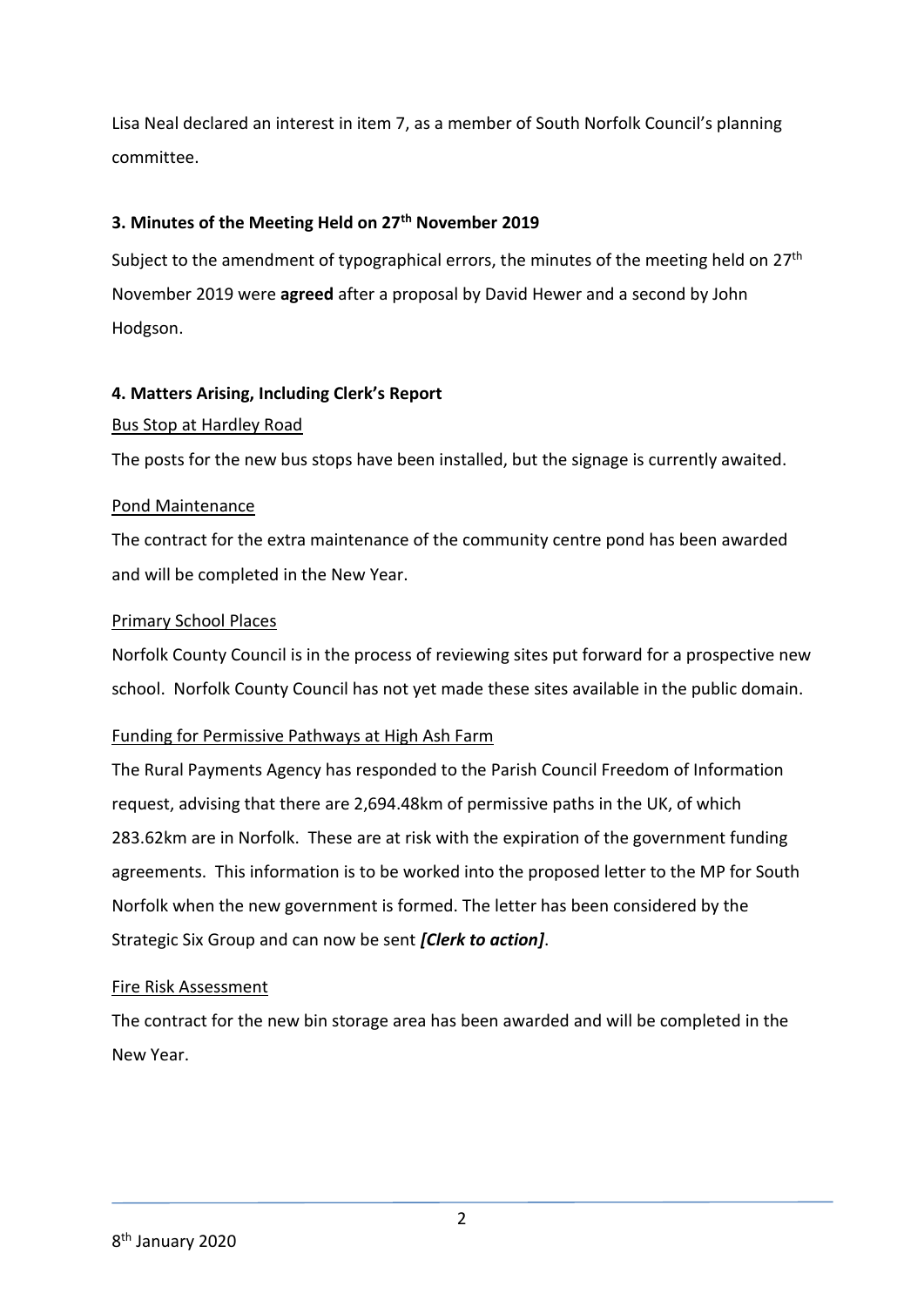### Police Shed

The Police and Crime Commissioners Office has been chased for a response to the Parish Council's offer to purchase the police shed to enable additional storage at the community centre. A quote has been received to extend the storage area of this building.

### Telephone Box

Men's Shed is now in possession of all the relevant materials for the refurbishment of the telephone box. This will be completed when resources allow.

### Improved Recycling Facilities

The applications to Terracycle to be a partner in the programmes for recycling baby food pouches and also plastic can holders have been approved. These can now be promoted.

### Insurance Claim

The insurance company has erroneously closed down the Parish Council's claim, prior to settling the invoices for the heras fencing. This is now being reviewed by the insurance company.

### Cyber Security

The purchase of the poringland-pc domain name is now complete and the new email addresses are in the process of being set up. The old email addresses will not be closed down but people should be encouraged to use the new addresses once created. The website will stay on the existing domain for the time being, with a pointer from the new domain name to the existing site.

### A146/B1332 Stacking Survey

The survey has now been updated in line with the requests made at the last meeting and is ready to be updated into an electronic format

### **5. Report from the Chairman**

Tim Boucher reported that the Parish Council's Christmas event had been a great success. In particular, he thanked Carl Pitelen and Trevor Spruce for their practical assistance, and Ben Burgess who had supported the event through the loan of equipment, manpower and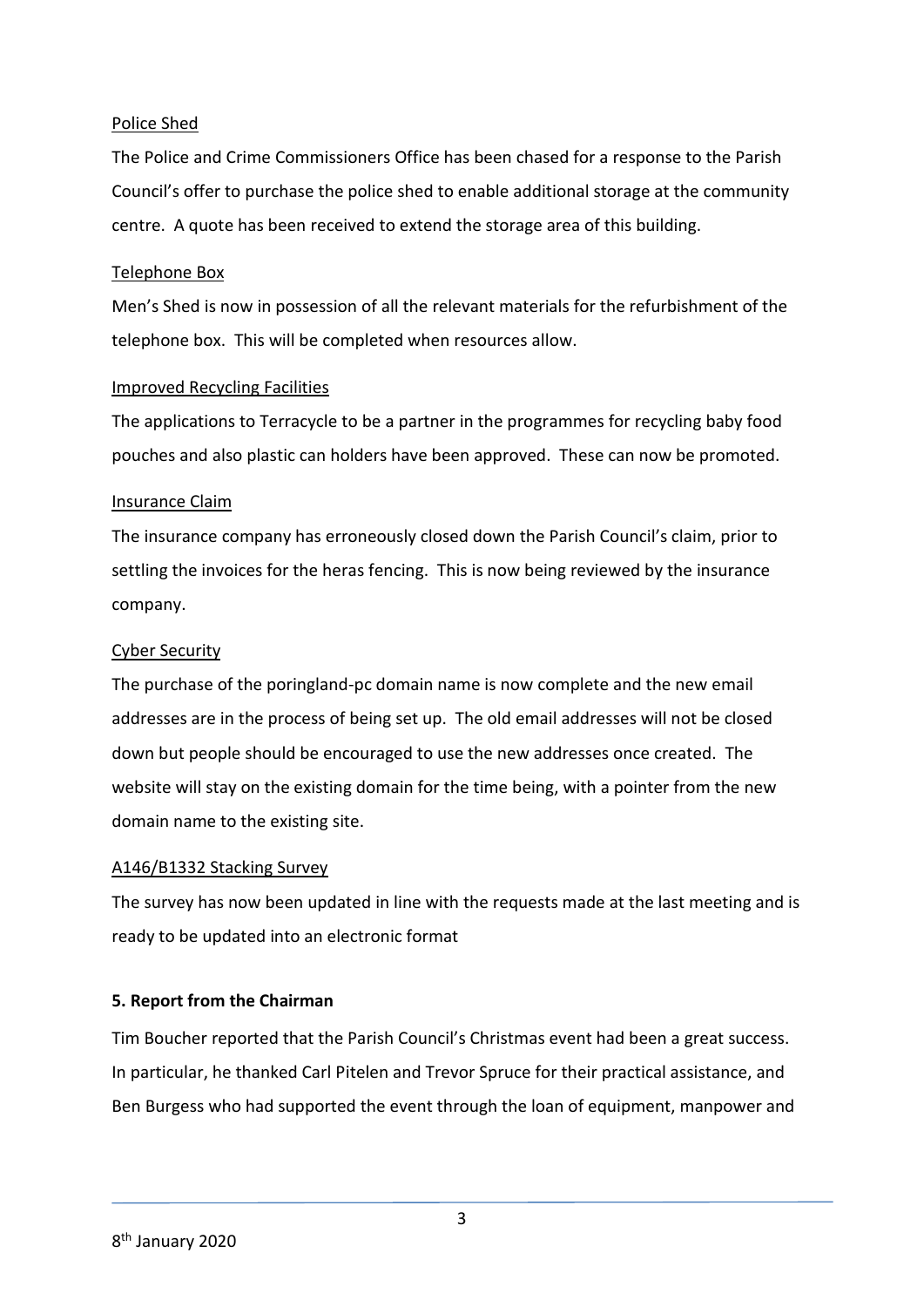the donation of materials. The Clerk is to write to Ben Burgess to formally thank them for their support.

## **6. Adjournment for Public Participation, District and County Councillors, and Councillors with any Pecuniary Interests**

Standing orders were suspended after a proposal from John Henson and a second from Chris Walker.

## District Council Report

Cllr Neal reported that the Greater Norwich Local Plan Regulation 18 consultation will commence on 29th January and finish on 16th March. South Norfolk Council has elected to spread the allocated development around the district, so that smaller villages are supported. A windfall policy is in the process of being drawn up for a maximum of three dwellings per site. This is likely to appeal to individuals and small developers.

### County Council Report

The county council report had been distributed to councillors and was available to members of the public in attendance. It was agreed to defer the verbal report until Cllr Thomson was in attendance.

### Public Participation

A member of the public sought clarity over the Greater Norwich Local Plan. Cllr Neal confirmed that the plan would run until 2038 and will include new parcels of land.

A member of the public commented on the planning application for a new dwelling on the land to the east of Rectory Road, advising that the application had already been refused once, and that the constraints had not been overcome in the new application. The site is in the same location as the cemetery, and the cemetery had been closed to new burials due to high groundwater levels.

A member of the public raised concerns about parking on the Ridings and Devlin Drive and also speeding on Devlin Drive. A suggestion was made about the installation of a pedestrian crossing close to The Royal Oak.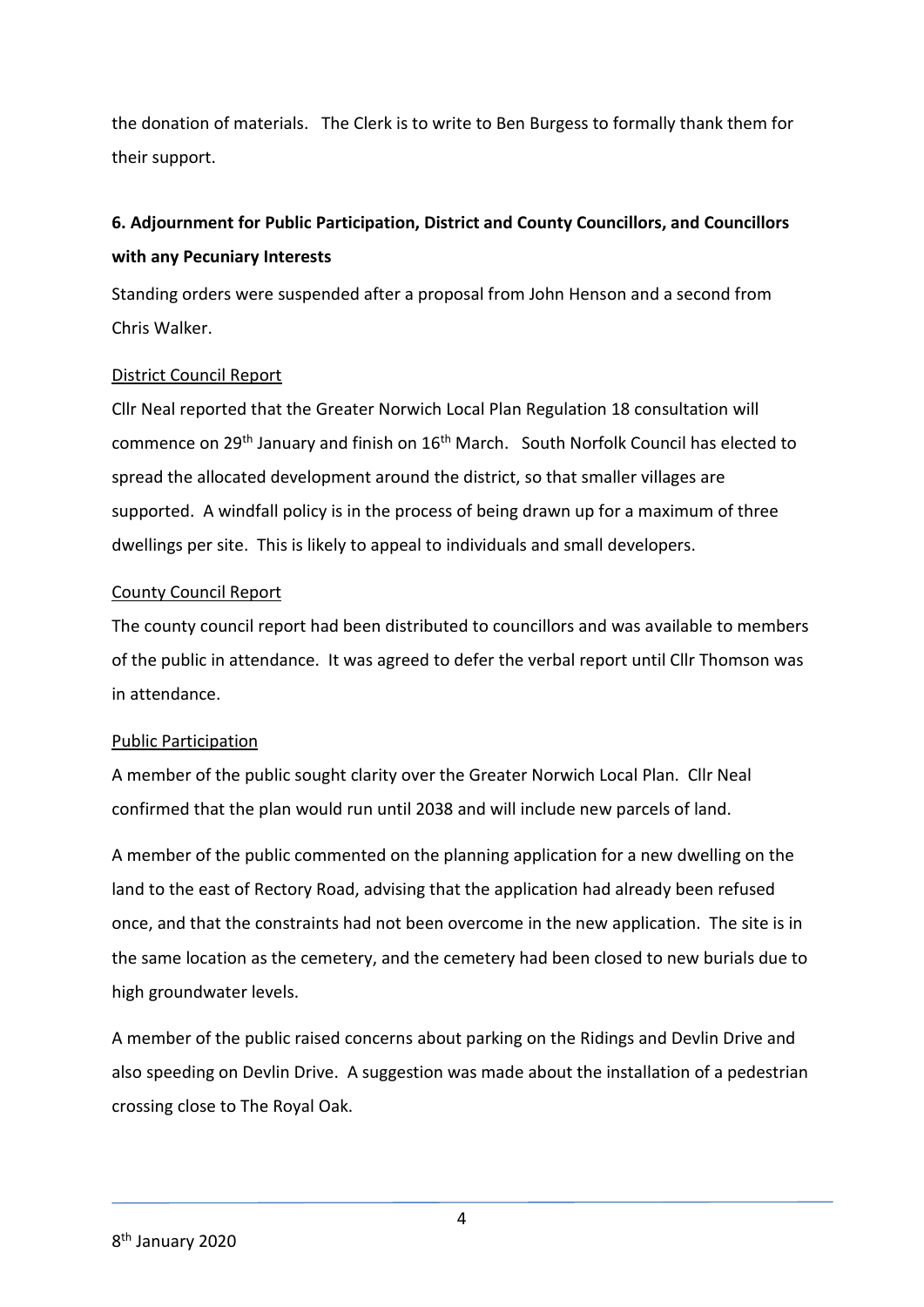Tim Boucher responded that surveys would need to be done prior to a new pedestrian crossing being requested, as this facility would hold up traffic travelling through the village. The District and County Councillor are currently campaigning for improvements to the pedestrian crossing opposite the church, as there have been accidents and near misses in this location. With regards to speeding on Devlin Drive, the SAM sign data does not reflect concerns about speeding.

A member of the public raised concerns about the spine road being opened. Trevor Spruce noted that there may be a possibility of a bus route through The Ridings when the spine road is opened.

A member of the public raised objections to the planning application for a new dwelling on land adjacent to 6 Caistor Lane. This was due to overdevelopment of the site and the scale of development, with the proposed new dwelling being only 1m from the boundary. There were also concerns about restriction of light and privacy to the neighbouring property. Drainage is proposed via a soakaway, but this area already floods and the new dwelling will exacerbate this. The new property would adversely affect the street scene, which currently consists of dwellings with ample space between them.

A member of the public raised no objections to the retrospective planning application for the access gates at 4 Green Fall.

*Standing orders were reinstated. Lisa Neal left the meeting and observed from the public area.*

### **7. Planning**

### a. To Consider Applications Received

### *i. 2019/2417 – 4 Green Fall – Retention of Access Gates*

John Joyce presented this application to the meeting. He noted that the gates were 1.7m in height, and provided photographs of the street scene. He felt that the appearance of the gates was subjective and a matter of personal opinion.

Trevor Spruce noted that Norfolk County Council highways had no objections.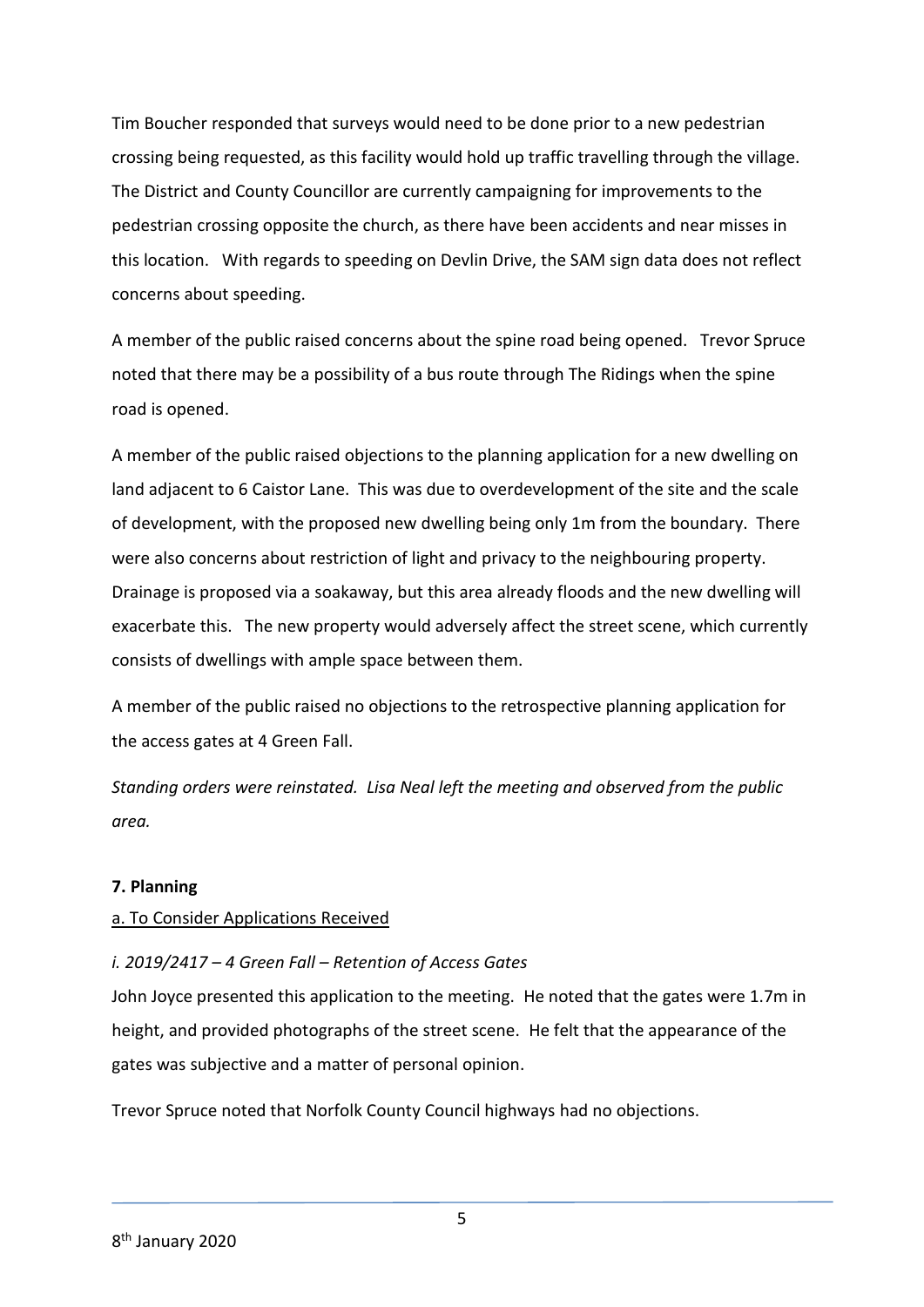John Henson advised that he would prefer not to see any object on the boundary in excess of 5' in height.

John Joyce proposed that the Parish Council should make no comment on this application, seconded by Chris Walker and carried.

## *ii. 2019/2483 -7 Highland - Loft Conversion with Raised Roof Pitch, Including Dormers and Roof Lights. Additional Front Entrance Porch.*

John Henson presented this application to the meeting. He noted that it was unclear how much the roof was being raised. If granted, the property would have eight bedrooms and an annex. He raised concerns about it becoming a house of multiple occupancy. If this happens there would be an impact on the street scene, and in particular, parking.

Trevor Spruce confirmed that there would need to be a change of use planning application and a license granted from South Norfolk Council to enable the property to be changed into a House of Multiple Occupancy.

It was established that the footprint of the property would remain the same, and that the neighbouring properties are already 2 storey dwellings.

Peter Lowndes-Burt noted that the application was to enable a family to improve their property and remain in the same home.

John Henson proposed that the Parish Council make no comment on this application, seconded by Peter Lowndes-Burt and carried.

*iii. 2019/2498 –Land West of 6 Caistor Lane – Proposed Dwelling.*  John Henson presented this application to the meeting. He noted that this was infill development by subdividing the garden of 6 Caistor Lane.

It was agreed after a proposal from John Henson and a second from Chris Walker that the application should be recommended for refusal on the following grounds:

 The proposed new dwelling is an overcrowding of the site. The street scene of Caistor Lane is that of dwellings with ample space between neighbouring properties. The new dwelling is of such a size that there is approximately only one metre between the boundary of both no6 and no8 Caistor Lane.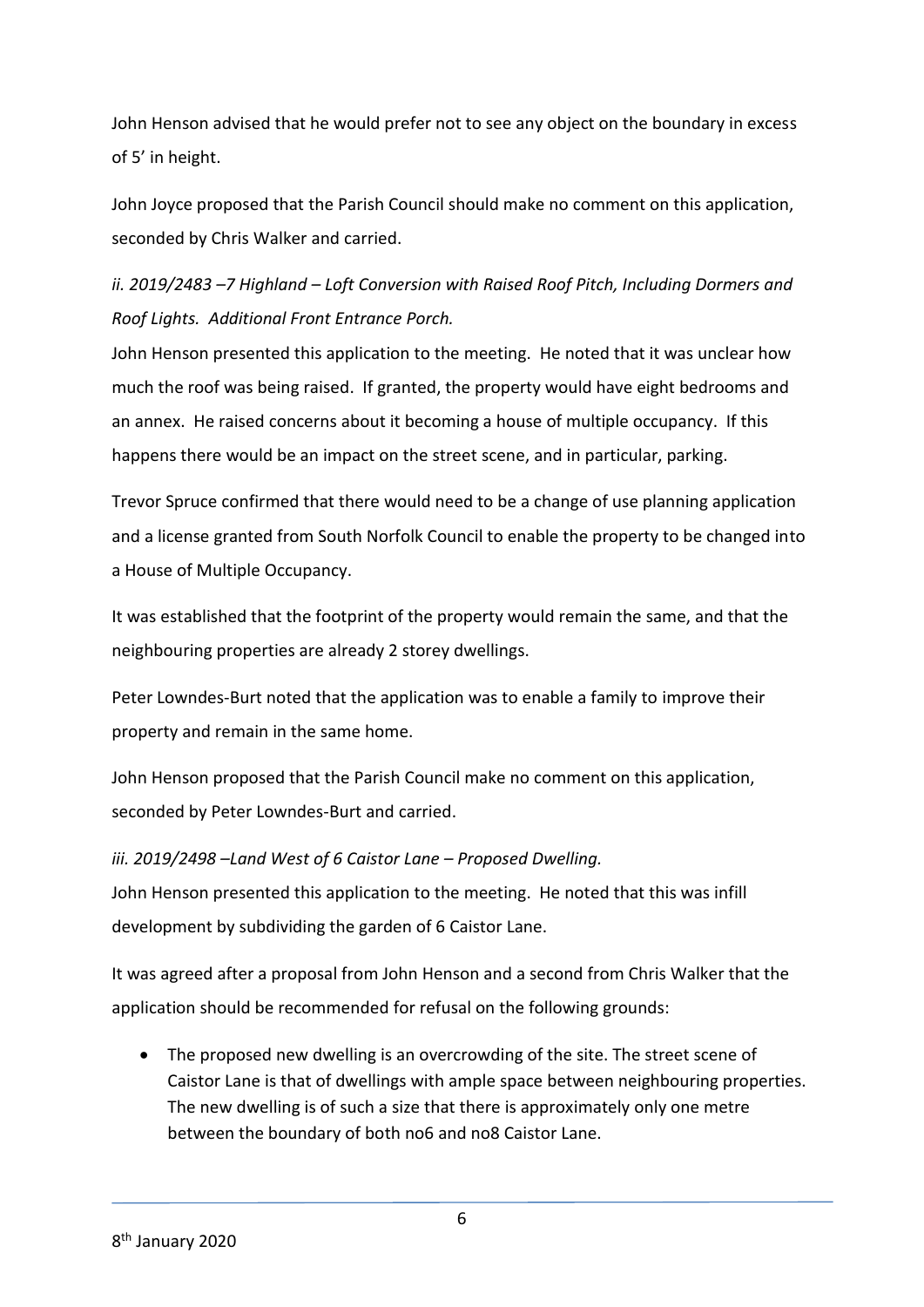- The development would result in the loss of the vehicular turning area of no6 Caistor Lane, meaning that vehicles would have to either access or egress the property in reverse gear. This would be onto the busy Caistor Lane, close to the junction with the main B1332.
- The reduction of amenity for no6 Caistor Lane via the removal of the porch.
- The lack of suitable proposals for surface water drainage.

It was noted that the Parish Council did not want to see a precedent being set by this application being approved.

*iv. 2019/2542 – Land to the East of Rectory Lane – Proposed Dwelling and Garage.* John Joyce presented this application to the meeting. He advised that this is a revised proposal that is now approximately 10m further forward than the original proposal. However, the proposal remains outside the planning boundary. An ecological survey has been provided and has noted the presence of bats and nesting birds but has concluded that there will be no significant impact.

John Henson advised that there has been no recognition of the bat survey conducted by the parish.

There is no evidence that the drainage concerns can be overcome, particularly because Green Fall is in an area of medium flood risk.

It was also noted that the proposed dwelling would overlook no. 11 Green Fall as it would be developed on higher ground.

John Joyce proposed that the Parish Council recommend refusal of this application as there is not strong enough evidence to justify development outside the planning boundary. Seconded by John Hodgson and carried.

### *Lisa Neal Re-joined the Meeting*

### b. To Note Planning Decisions

i) 2019/2312 – Land South of Stoke Road and to the West of The Street - Non material amendment to 2017/0495 - Plot 5 (Defoe') - window to bedroom 4 moved from rear elevation to gable end; Additional window to bedroom 3 in gable end. Plot 6 (Babington 'A') - window to bedroom 2 moved from side to rear elevation and Plot 7 (Chesterton) -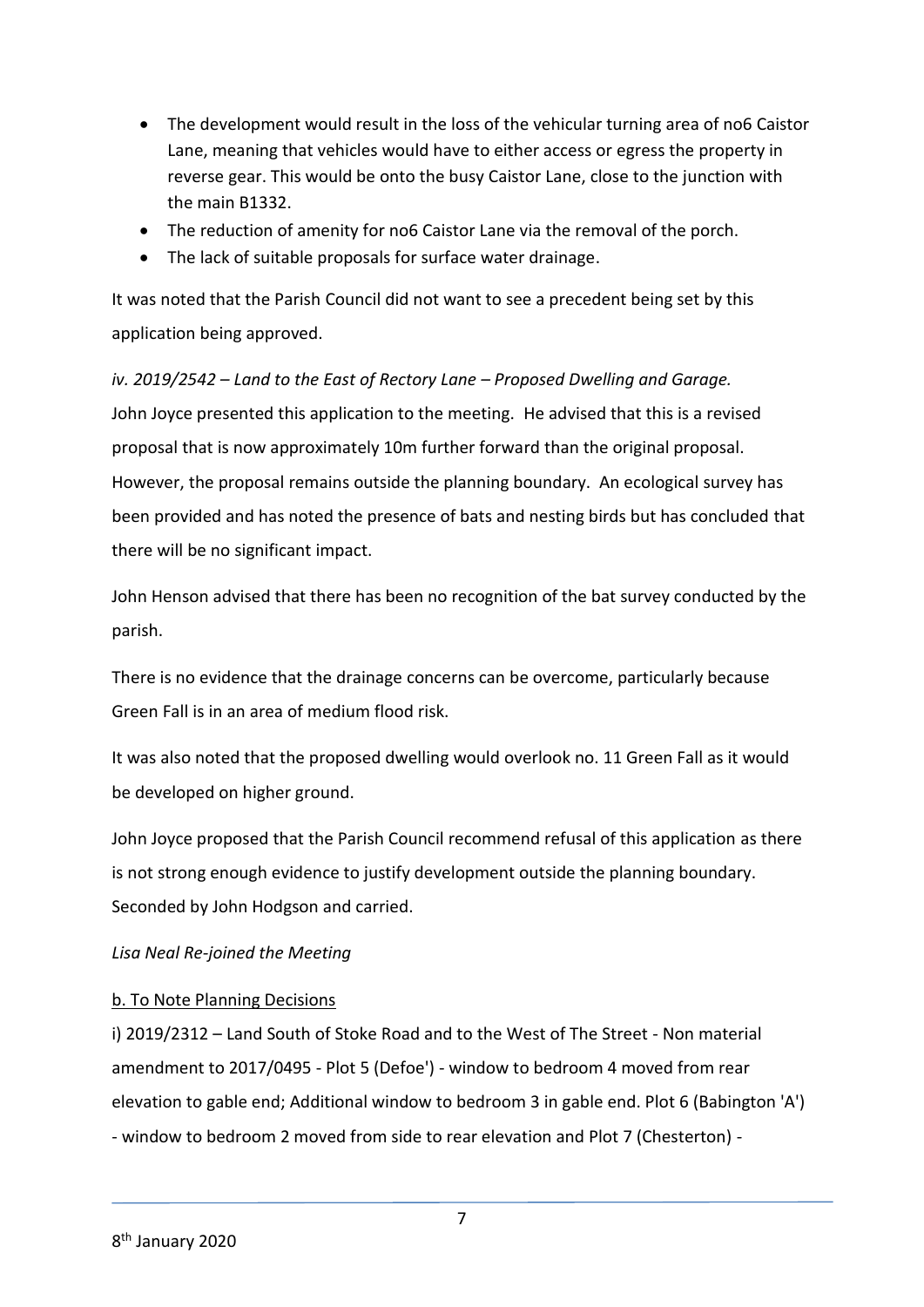bedroom 1 window moved from rear elevation to gable end; Additional window to bedroom 2 in side elevation. **Approval no Conditions**

ii) 2019/2255 – Land South of The Ridings, Stoke Road - Non material amendment of 2017/0495 - to conjoin garages of plot 3 and 6, amendment of parking spaces of plot 3 and minor levels changes. **Approval no Conditions**

iii) 2019/0667 – Land South West of Bungay Road - Demolition of existing buildings and construction of 60 bed care home, 56 extra care apartments and 31 extra care bungalows together with vehicular access, landscaping and communal facilities including cafe bar, restaurant, lounge, gym, salon and spa, bowls green, allotments and multi-functional open space. **Refusal**

iv) 2019/1940 – Land to the East of Overtons Way - Construction of 8 no: 5 no. 2 bed apartments (with shared amenity and allocated parking), 2 no. 3 bed detached, 2 storey dwellings and 1 no. 4 bed detached, 2 storey dwelling (with private parking and garden amenity) (Resubmission of planning consent 2018/0048). **Refusal**

v) 2019/2243 – Evangelical Free Church, Carr Lane - Retrospective application to amend garage design (following planning approval 2017/0047). **Approval with Conditions**

Tim Boucher thanked John Joyce and the Clerk for attending the South Norfolk Council planning committee meeting to represent the Parish Council when the planning applications for the land on Overtons Way and the Care facility on the Bungay Road were discussed.

### **8. Correspondence and Consultations**

a) To Consider Contribution to Match Funding Pocket Parks Project for Poringland Woods Information was provided about the 'Pocket Parks' project to improve Poringland Woods. Support could be given financially or in kind. The application had been sent by South Norfolk Council therefore the Parish Council's support had been noted on the grant application as 'unsecured'. David Hewer proposed that the Parish Council should support the project as it is a valuable amenity for the parish of Poringland. Seconded by Chris Walker and carried.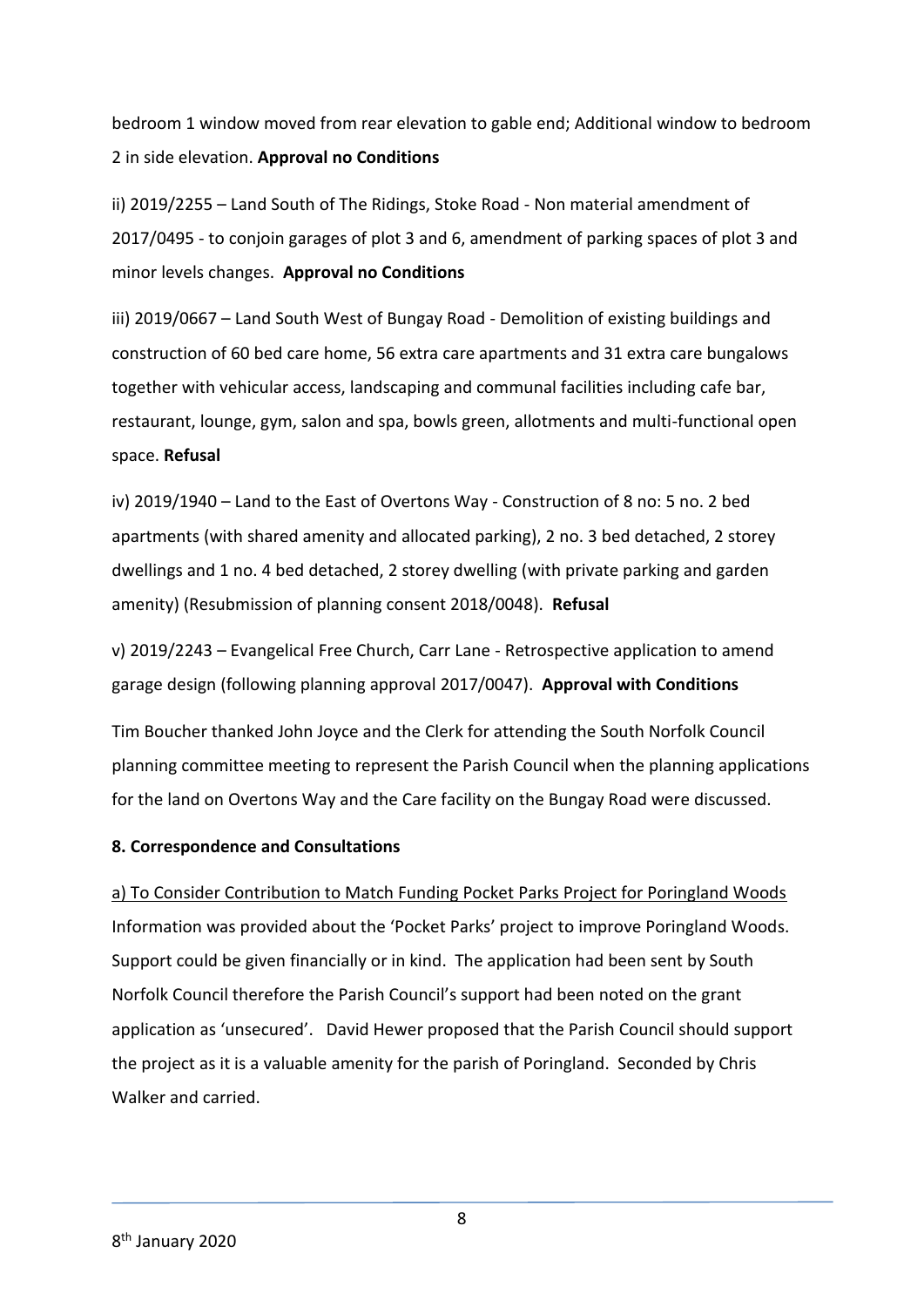## b) To Consider Attendees to the South Norfolk Council Greater Norwich Plan Briefing on 23rd January.

John Henson advised that the draft Greater Norwich Local Plan was good news for the parish of Poringland. In this draft it advises that high amounts of existing commitments and environmental / infrastructure constraints limit the potential for additional housing in Poringland and the surrounding areas. He thanked Lisa Neal for her work on this document.

Tim Boucher thanked John Henson for his work on the Parish Council's response to the previous consultation.

Lisa Neal stressed that there may be exceptional circumstances in which development could still occur.

It was agreed that John Joyce and John Henson should attend the briefing on behalf of the Parish Council, and should a third place become available, then the clerk should attend.

### **9. Finance**

a) To Receive Receipts, Payments and Bank Reconciliation for November 2019

The receipts, payments and bank reconciliation for November 2019 were noted by council.

### b) Accounts for Payment

### *i) To Agree Accounts for Payment*

John Henson proposed that the following accounts for payment be accepted, seconded by Chris Walker and carried.

| Payee                     | <b>Description</b>           | Amount    |
|---------------------------|------------------------------|-----------|
|                           | <b>Staff Salaries</b>        | £6,710.86 |
| <b>HMRC</b>               | <b>PAYE &amp; NIC</b>        | £2,259.75 |
| Norfolk Pension Fund      | <b>Pension Contributions</b> | £2,408.26 |
| Microshade                | Hosted IT                    | £241.20   |
| <b>BT</b>                 | Telephone and Broadband      | £79.31    |
| <b>Norfolk Copiers</b>    | <b>Copier Printing</b>       | £78.41    |
| Ian Smith Group           | Stationery                   | £119.47   |
| <b>Auditing Solutions</b> | <b>Internal Audit</b>        | £534.00   |
| Norse                     | <b>ID Card</b>               | £7.20     |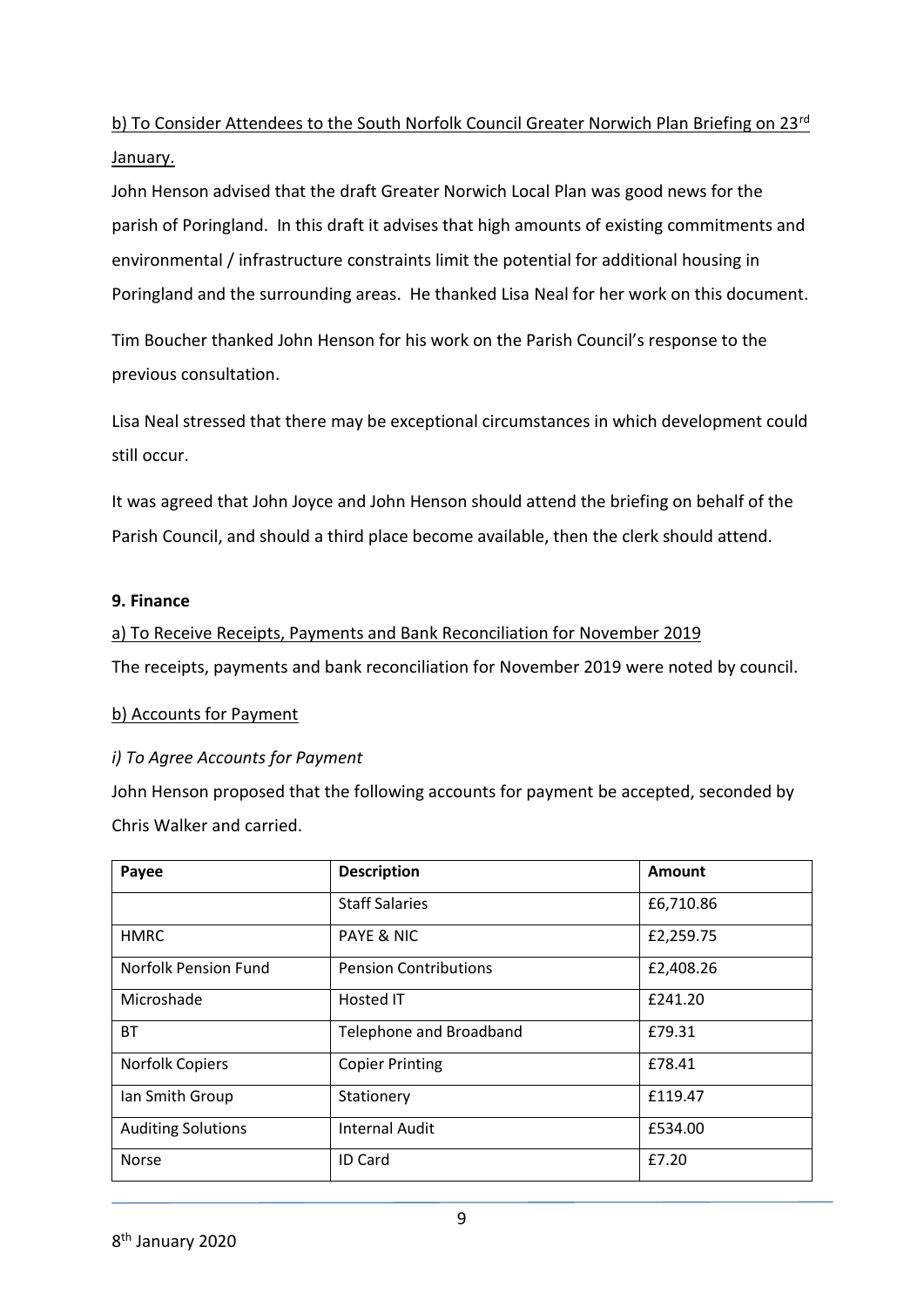| Payee                          | <b>Description</b>                   | Amount    |
|--------------------------------|--------------------------------------|-----------|
| <b>Total Gas and Power</b>     | Electricity                          | £978.50   |
| <b>ESPO</b>                    | Gas                                  | £229.98   |
| World Pay                      | <b>Card Charges</b>                  | £23.77    |
| Wave                           | <b>Water Bill</b>                    | £296.17   |
| The Alarm Company              | Annual Maintenance of Fire Alarm     | £314.40   |
| Anglia Catering Equipment      | Replacement Oven                     | £1,674.00 |
| Name Withheld                  | Refund of Hire                       | £49.00    |
| <b>Humpty Dumpty Brewery</b>   | <b>Real Ale</b>                      | £112.20   |
| L. Gooderham                   | Annual Claim for Tea Towel Washing   | £30.00    |
| Chase Stereo                   | Balance of Disco for 'Stayin' Alive' | £245.00   |
| "Stayin Alive"                 | <b>Balance for Tribute Event</b>     | £1,920.00 |
| J & A Saunders                 | <b>Clean Beams in Hall</b>           | £80.00    |
| <b>Office Water Supplies</b>   | Rental of Water Cooler and Cups      | £101.35   |
| <b>Total Gas and Power</b>     | Electricity                          | £198.26   |
| Wave                           | <b>Water Bill</b>                    | £161.74   |
| South Norfolk Council          | <b>Annual Premises License</b>       | £70.00    |
| <b>Townsend Ltd</b>            | <b>Attend to Blocked Toilet</b>      | £100.80   |
| Wave                           | <b>Water Bill</b>                    | £28.25    |
| South Norfolk Council          | Annual Dog Bin Charge                | £2,563.20 |
| Veolia                         | <b>Waste Removal</b>                 | £75.58    |
| Garden Guardian                | <b>Grounds Maintenance</b>           | £344.10   |
| Vortex                         | <b>Grounds Maintenance</b>           | £519.99   |
| Barclaycard                    | Bar Stock/Events/Xmas Event          | £2,579.40 |
| <b>Spire Cleaning Services</b> | <b>Carpet Cleaning</b>               | £150.00   |
| R. McCarthy                    | Petty Cash Top Up                    | £92.00    |
| J&A Saunders**                 | <b>Window Cleaning</b>               | £140.00   |
| <b>Microshade Business</b>     | Hosted IT                            | £241.20   |
| <b>MCL</b>                     | Service of Boilers                   | £96.00    |
| Ezyglide                       | <b>Service of Partitions</b>         | £678.00   |
| BT                             | Landline and Broadband (Jan)         | £79.31    |
| Worldpay                       | <b>Card Machine Charges</b>          | £9.48     |
| Garden Guardian                | Grounds Maintenance (Jan)            | £344.10   |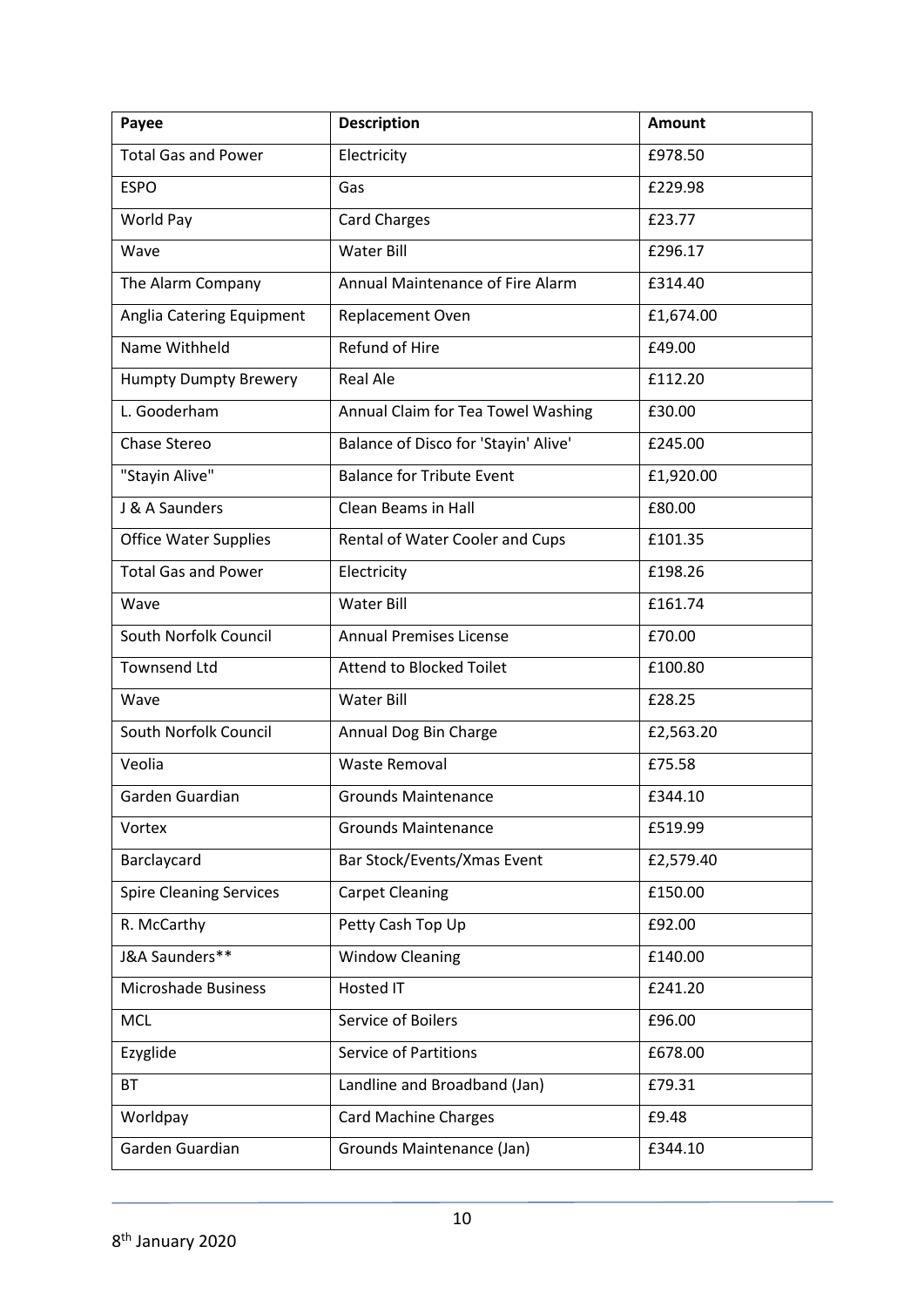| Payee            | <b>Description</b>      | Amount     |
|------------------|-------------------------|------------|
| <b>Bin Dirty</b> | <b>Cleaning of Bins</b> | £70.00     |
| Unity Bank       | <b>Bank Charges</b>     | £89.30     |
|                  |                         | £27,123.54 |

*\*\* payment previously agreed, but cheque lost in post*

*Trevor Spruce Left the Meeting*

*ii) To Agree Accounts for Payment (Councillors with Pecuniary Interests)*

Chris Walker proposed that the following account for payment be accepted, seconded by John Hodgson carried.

| Payee             | <b>Description</b>                     | Amount    |
|-------------------|----------------------------------------|-----------|
| Spruce Landscapes | <b>Grounds Maintenance and Repairs</b> | £1,425.00 |
|                   |                                        | £1,425.00 |

*Trevor Spruce Re-joined the Meeting*

## *iii) To Receive Internal Auditor's Report*

The Internal Auditor's Report was noted as received and that there were no matters raised. John Joyce suggested that, as the Internal Auditor had not had the time to review the petty cash, this should be prioritised upon the next visit.

## *iv) To Receive Annual Fidelity Report*

The report was noted. Councillors felt this was still a good return for the £30,000 investment.

## *v) To Acknowledge Donation from Framingham Earl Parish Council*

It was noted that Framingham Earl Parish Council has donated £100 towards the upkeep of the park at the playing field, in recognition of the benefit this area is to residents of Framingham Earl. The Clerk is to write to Framingham Earl Parish Council to formally thank them.

*Trevor Spruce Left the Meeting*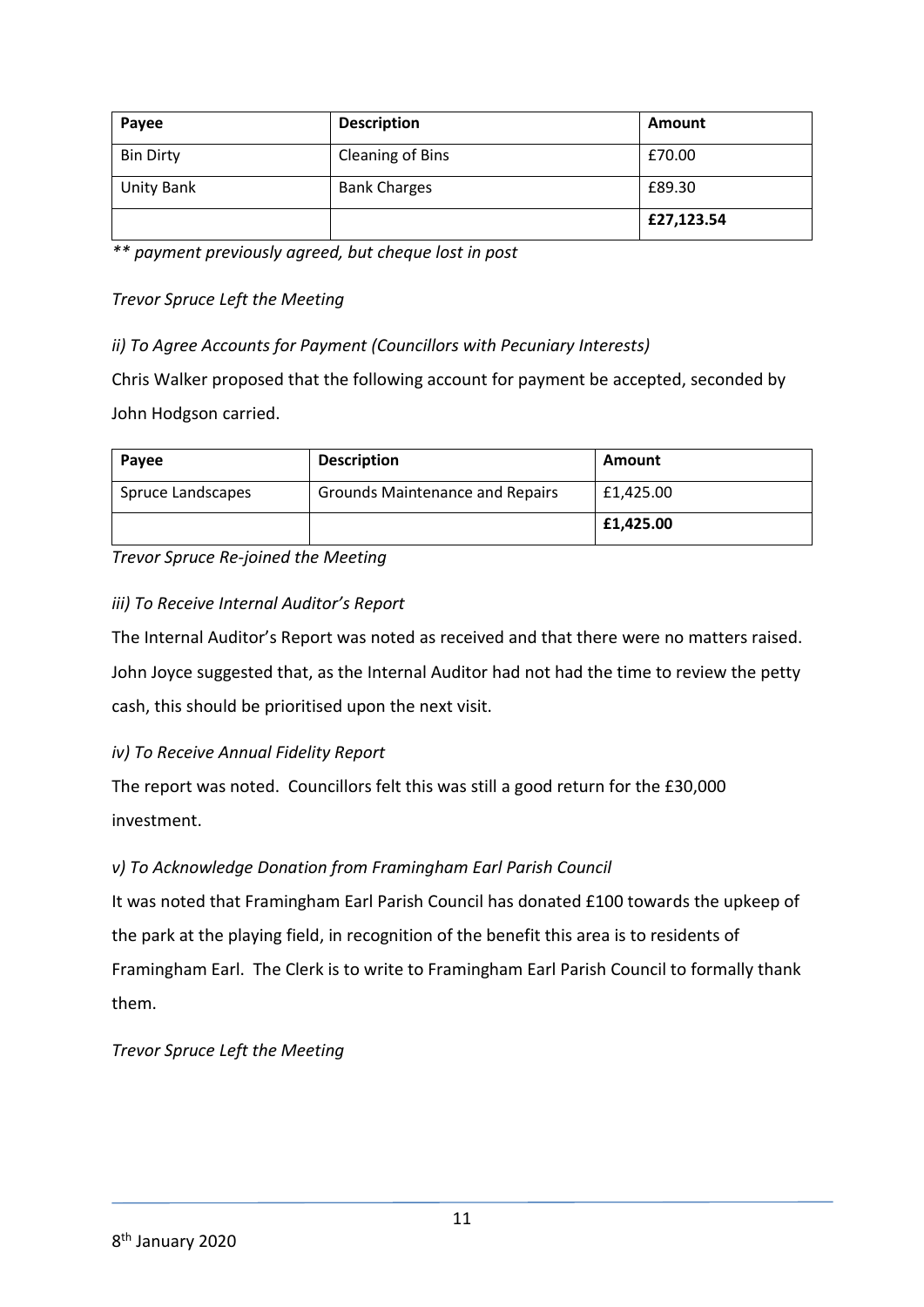### **10. Improvements to Village Assets**

### a) To Receive Advice on Drainage for Entrance to Playing Field Park

The Clerk read the response from Norfolk County Council's Flood Risk Officer. The Parish Council's land drainage proposal was deemed as an acceptable starting point. If ponding still occurs then the Parish Council should look to relocate the path and the entrance to the park.

The Clerk reminded the meeting of the quotes received. It was agreed after a proposal from John Henson and a second from David Hewer that Spruce Landscapes should be awarded the contract for the installation of further land drainage at the playing field, at a cost of £900.

### *Trevor Spruce Re-Joined the Meeting*

## b) To Consider Entering into a Three Year Contract for Environmentally Friendly Consumable Products for the Community Centre

The Clerk presented the costs and benefits of replacing the regular consumable products at the community centre, with those that had been granted Ecolabel status. This is awarded to products meeting high environmental standards throughout their life-cycle, from raw material extraction, to production, distribution and disposal. To change to these products would require changing the dispensers for all the hand towels and toilet rolls. However, the cost of this will be underwritten by the supplier, on the provision that the Parish Council undertakes to order supplies of these products from the current supplier for a period of three years. John Henson proposed that the Parish Council proceeds with this proposal, seconded by Chris Walker and carried.

c) To Consider Additional Grit Bins for the North of the Village and the Community Centre It was agreed that three additional grit bins should be purchased, after a proposal from David Hewer and a second from John Henson. These would be located at Phase 1 of David Wilson Homes, Mentmore Way and the community centre. This would be subject to Norfolk County Council highways agreeing the locations and consultation with residents if the bins are proposed to be in front of their property.

### *John Overton Joined the Meeting*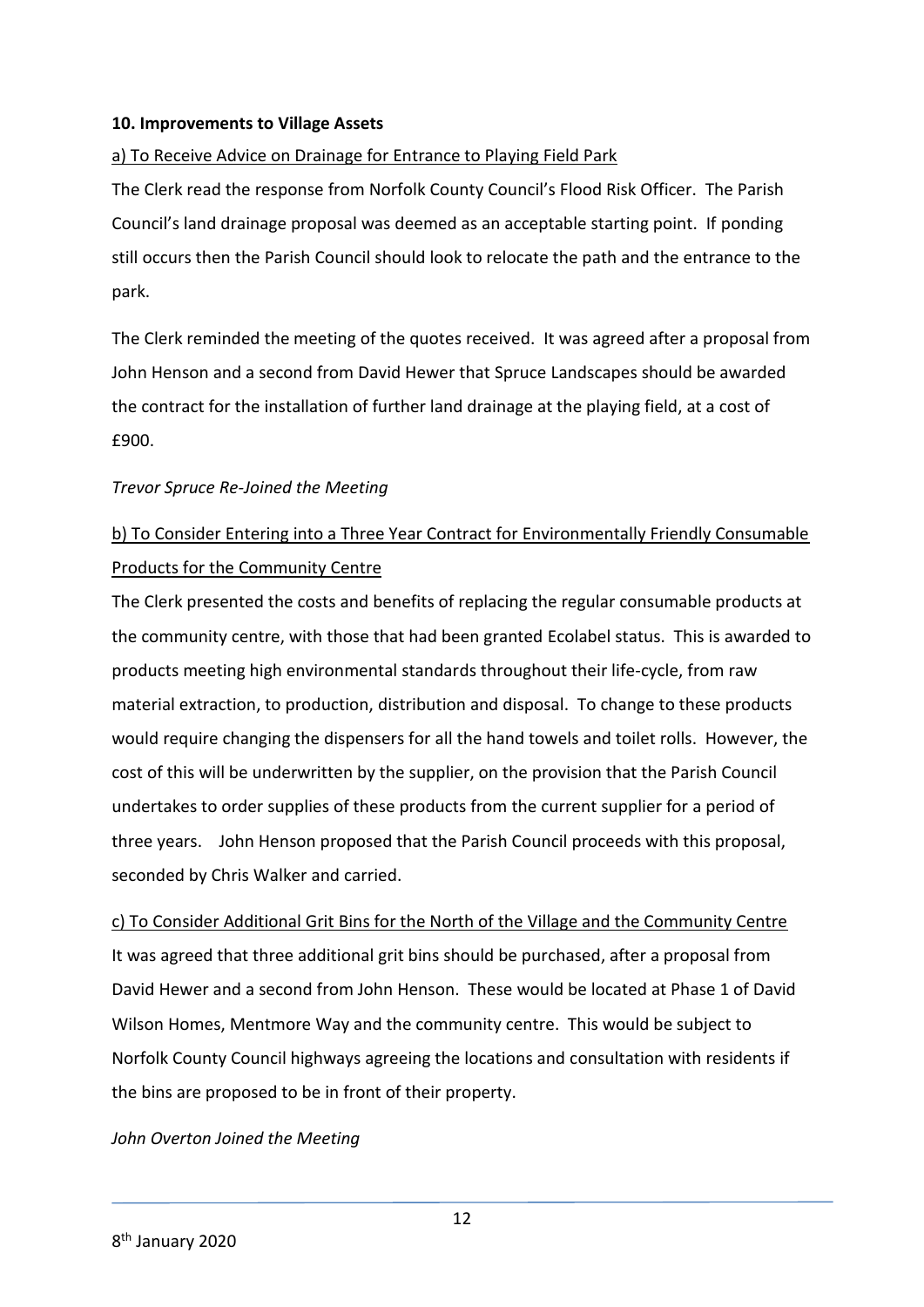### **11. Committee and Advisory Group Reports and Recommendations**

## a) To Receive Report on Christmas Event and Agree in Principle to Run in 2020 The Clerk provided a report on the Christmas event. All were agreed that this was a great success for the village and was a good example of community engagement between the Parish Council and the village. It was agreed to provisionally book the 6<sup>th</sup> December 2020 to run the event again.

### b) Neighbourhood Plan Committee

John Henson reported that the fact check response from the examiner was received on 7<sup>th</sup> January. This will be reviewed by himself, John Joyce, the Neighbourhood Plan Project Officer, the Neighbourhood Plan Consultant and the Clerk and any factual errors reported back to the examiner. After which the final report will be issued by the examiner and the Neighbourhood Plan committee will be convened to discuss the report.

### c) Welcome Home and Memorial Playing Fields Trust

The Welcome Home and Memorial Playing Fields Trust committee met on 4<sup>th</sup> December. The minutes of the meeting were distributed to the meeting and noted.

### d) Finance and Governance Working Group

*Trevor Spruce Left the Meeting*

### *i) To Agree Grounds Maintenance Contracts*

Tim Boucher presented the contract prices received. Firstly the Advisory Group had considered the prices and advice provided by potential contractors on the use of nonglyphosate weed killers. Based on the information received, the group had decided to continue to allow the use of glyphosate weed killers on Parish Council land.

The following recommendations were presented to council:

**Burial Ground:** It was recommended that this should be awarded to CGM. Contract price  $£4,797 + £30$  per ad hoc visit.

**Community Centre:** It was recommended that this should be awarded to Vortex. Contract price £1,950.

**Devlin Drive:** It was recommended that this should be awarded to Vortex. Contract price £720.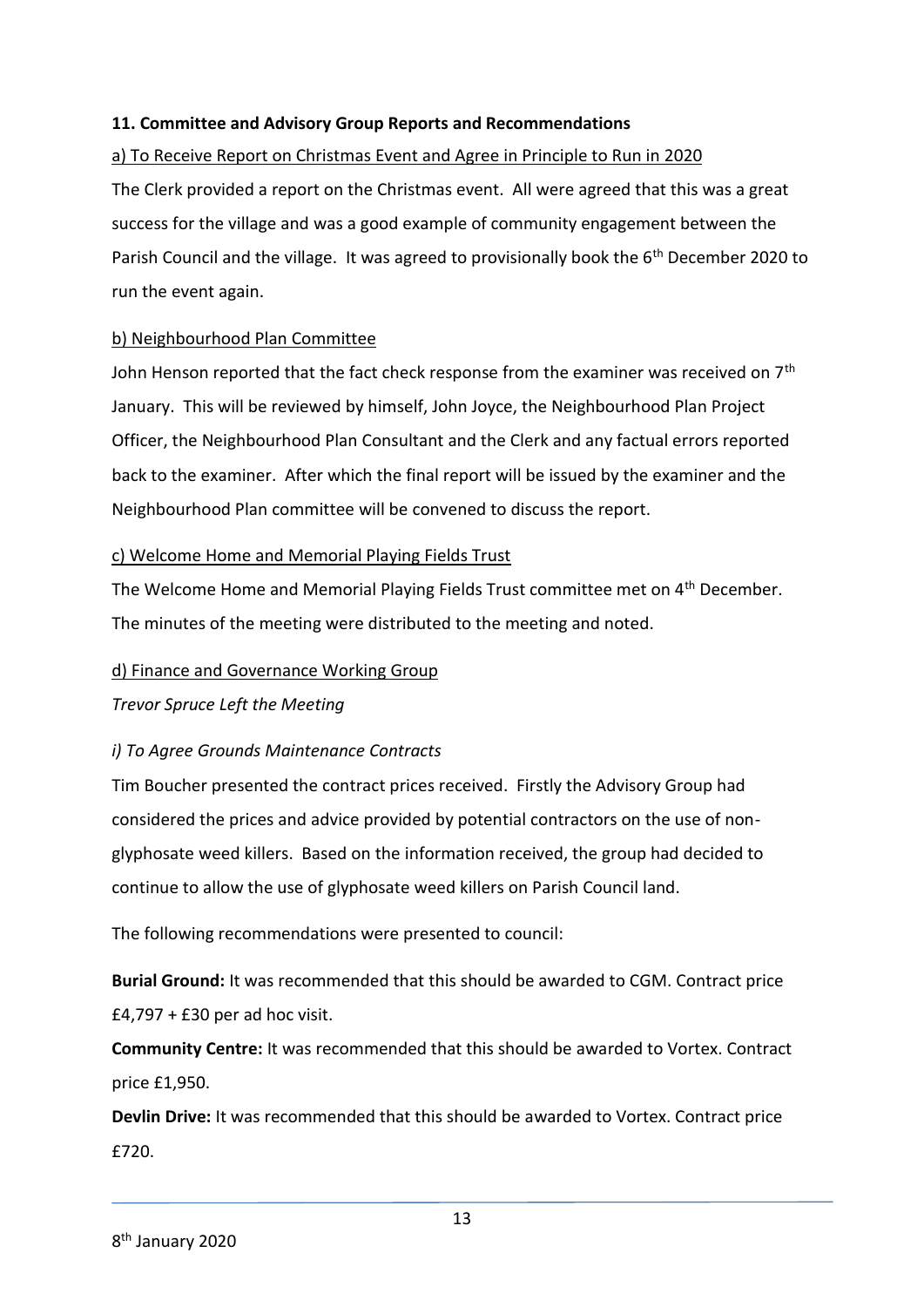**Memorial Garden:** It was recommended that this should be awarded to CGM. Contract price £928.

**Verges:** It was recommended that this should be awarded to Garden Guardian. Contract price £2,632.

**Mulberry Grass:** It was recommended that this should be awarded to Garden Guardian. Contract price £1,100.

**Mulberry Grounds:** It was recommended that this should be awarded to Garden Guardian. Contract price £1,100.

**Playing Fields Grass:** It was recommended that this should be awarded to Vortex. Contract price £900.

**Playing Fields Grounds:** It was recommended that this should be awarded to Vortex. Contract price £1,140.

**Rosebery Park:** It was recommended that this should be awarded to Garden Guardian. Contract price £1,650.

**Trafalgar Square / Victory Avenue:** It was recommended that this should be awarded to Vortex. Contract price £1,160.00

John Overton requested that the proposed new contractor for the cemetery takes great care in the area, particularly around the headstones, as it is a very sensitive area. The Clerk will meet with CGM onsite to ensure they understand what is expected of them.

Lisa Neal proposed that the recommendations of the advisory group were accepted. Seconded by David Hewer and carried.

*Trevor Spruce Re-Joined the Meeting*

### *ii) To Agree 2020/2021 Budget and Associated Precept*

Chris Walker presented the draft budget to the meeting. The recommendation of the advisory group was to raise the Band D element of the precept by 4.29%, which equated to £3.68 per annum for a Band D property. He gave examples of how the precept would be affected by taking funds out of free reserves.

Lisa Neal felt that, as a cash rich parish, it would be preferable to take some money out of free reserves and keep the precept increase to 2.5%-3%.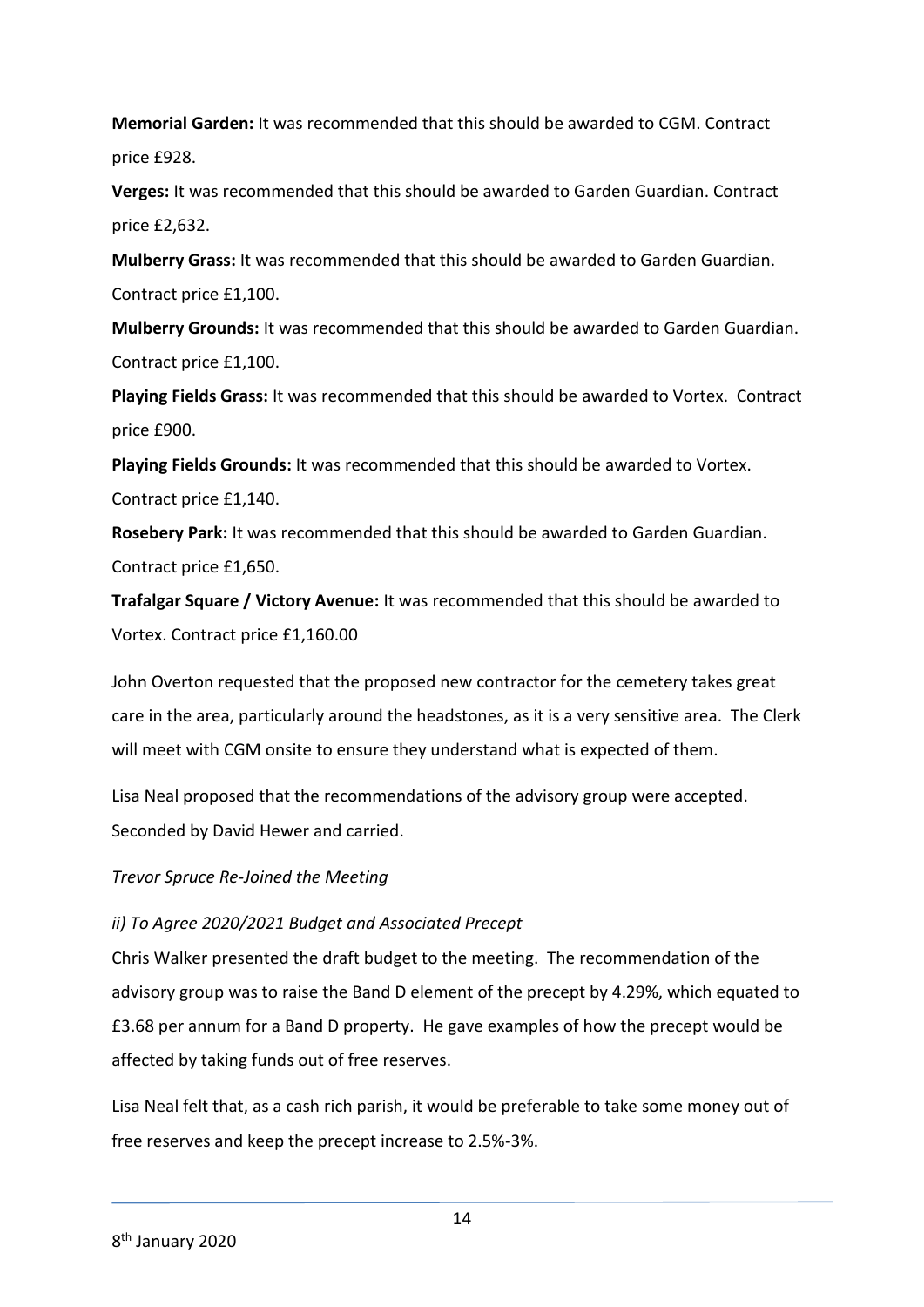The vote was taken to increase the Band D element of the precept by 4.29%. There were six votes in favour, three against and one abstention. The vote was carried.

## **12. To Receive Proposal to Close the Meeting for Item 13 Under Section 1 Para 2 of the Public Bodies (Admissions to Meetings) Act 1960 as the Item Refers to Terms and Conditions of Employment**

This was agreed and the public left the meeting.

## **13. To Consider Recommendations from HR Advisory Group**

The Clerk presented a document to the council on the recommendations of the HR Advisory Group.

Chris Walker proposed that the recommendations be accepted, seconded by John Henson and carried.

The Clerk, Tim Boucher and John Joyce will meet with staff to discuss the proposal and then a period of consultation with the staff will commence and feedback will be given to councillors at the next meeting.

## **14. To Receive Proposal to Close the Meeting for Item 15 Under Section 1 Para 2 of the Public Bodies (Admissions to Meetings) Act 1960 as Publicity would be Prejudicial to the Public Interest**

This was agreed.

## **15. To Receive Update Report on Community Land Project and Consider any Actions Necessary**

The response from Norfolk Homes to the Parish Council's queries about the land was presented to council. It was agreed that this is to be delegated to the Community Land Project working group, who will report back to council.

## **16. To Note Date of Next Parish Council Meeting**

This was noted as Wednesday 29<sup>th</sup> January, commencing at 7pm.